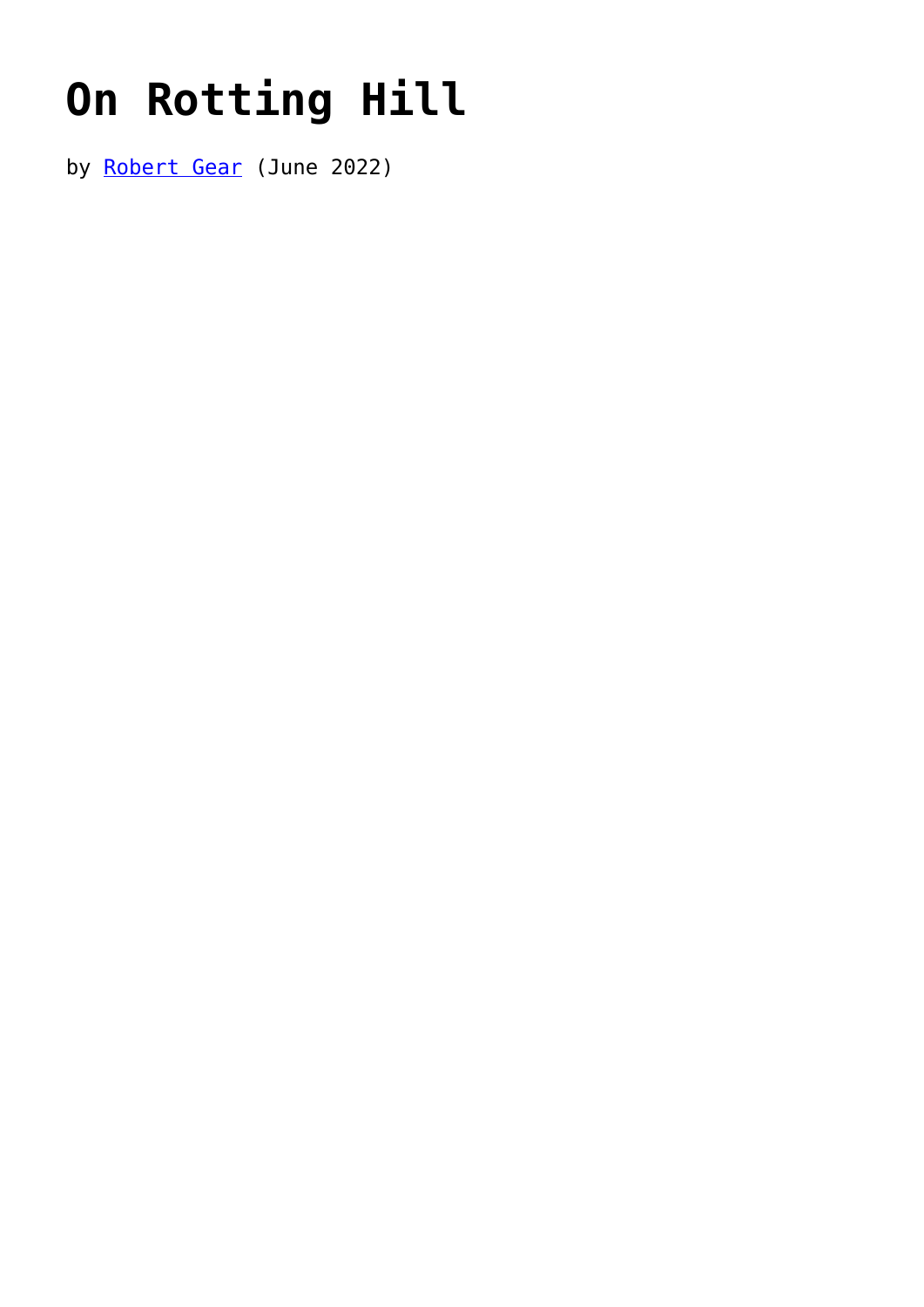

*Circe,* George Grosz, 1927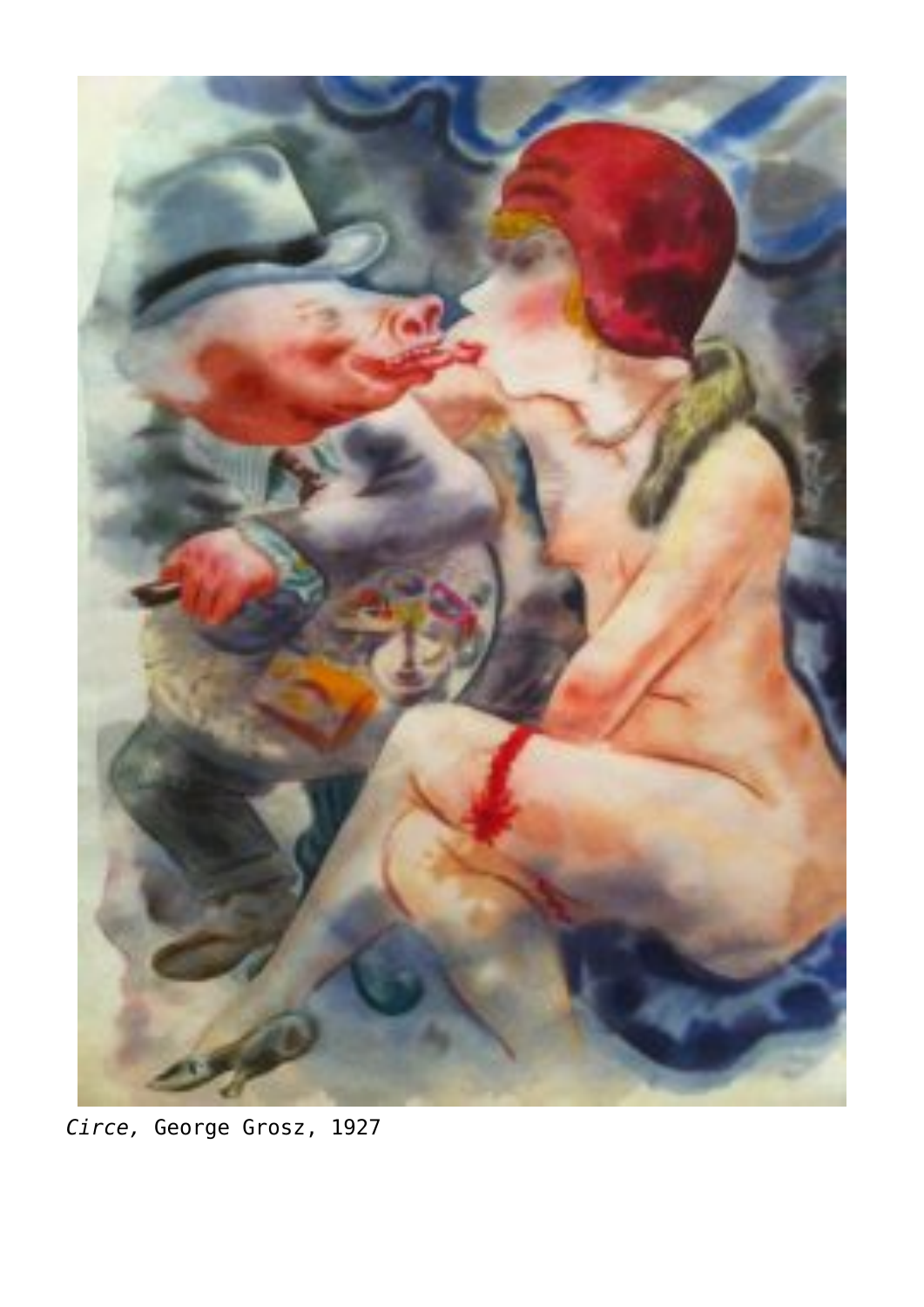The farm-dwelling races, to which so many readers may belong, have been shoving their noses in the trough from the beginning, and will probably do so till the end; this is part of their feeding trajectory. But this story does not really have an end, just as no story really ends. Only at the end of time will entropy finally prevail. Then all stories will drain down through the hole at the bottom of the giant trough, leaving an unseen emptiness behind; at least for livestock and friends. And perhaps too the pulsing universe will start again, big-banging or whimpering its way from tragedy to farce (or the reverse).

It has been said that Malarky's origins go way back before the time when time was measured. He was once a baby in a perambulator, and when the firing started his mother let go out of surprise and the conveyance jolted down, bounce, bounce, bounce, one hundred steps down. It traversed the intermediate landings, sped across the corniche and ran into the harbor below the town of Rotting Hill, with a splash.

A careful observer might have detected the young child's pink arms waving joyously at the rhythm of the descent. Baby and carriage floated away across the harbor past the great ironclad battleships moored in readiness, their big guns pointing here and there, up and down. He floated out to sea, and the mother gave up hope of retrieving her little one.

Nothing more was heard of baby Malarky until a generation or so later. It is true, though, that several legends have sprung up about this obscure period of his life. If more come to light I will naturally make them available.

I think we can discount as false the story that he was found on the banks of the Delaware River and then suckled by a spotted-hyena bitch. Such stories usually turn out to be fictions; not at all reliable, even by the exacting standards of our own *Ministry of MyTruth*.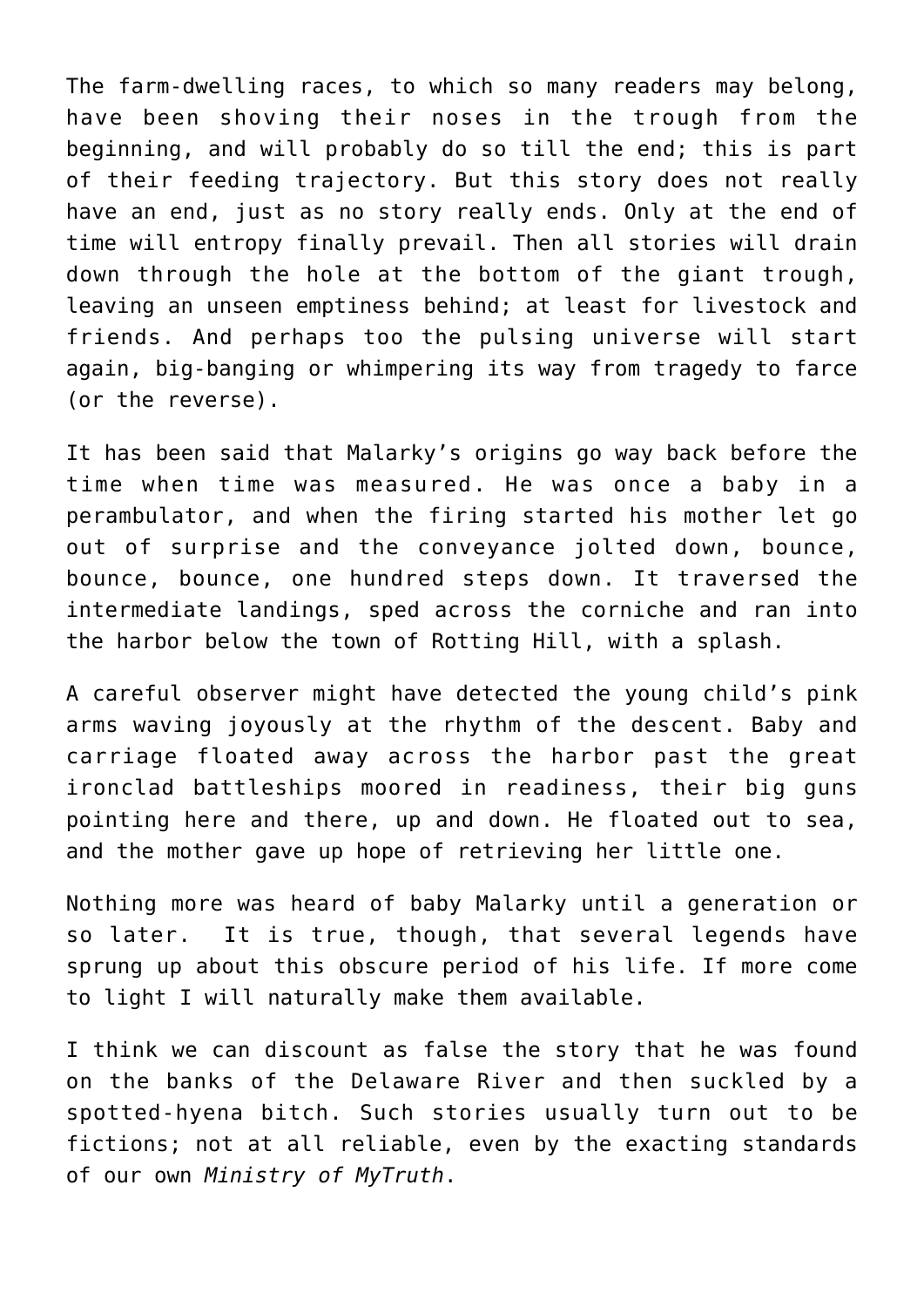He rode back up to the town in the depths of winter and in most humble circumstances, sitting upright in a cart. The cart came out of the tunnel pulled by two donkeys through the snowclad fields right up to the top of the magnificent staircase where we first made his acquaintance. In the sky above twin ravens circled waiting for messages which they could spread to outlying districts.

Malarky had grown into a fine pig of the Berkshire variety. Instead of pink baby arms, he waved his trotters and flung abuse at the toiling asses.

What was in the cart? A dozen or so chickens and a couple of squawking cockerels. They were both named Mo, and one had mostly white plumage and the other had mostly black.

The conveyance arrived, as I said, at the top of the magnificent staircase, and stopped beside a marble horse trough, the later habitat of lizard men as yet unseen.

The chickens fluttered out of the cart and pecked at the frozen ground. The donkeys just stood there, bewildered. Malarky, for his part, knew that his story had begun here and looked around tearfully for his mother, now long buried beneath the snow-covered landscape of forgotten virtue. He clenched the trotters at the end of his outstretched forelegs, and held them out horizontally as though trying to grip an invisible lectern. "Pat-a-cake, pat-a-cake, baker's man," he said, hoping in that way to gather an audience.

Then he spoke loudly into the surrounding space. His voice rippled out and down to the harbor where great warships lay scuttled.

Initially, only a few chickens and the two roosters named Mo paid any attention. Gradually the crowd grew, and soon included the now ubiquitous young Swedish actress with piggy tails and the ex-senator and Nobel laureate whose tendency was to dress up in a polar bear outfit purloined from the late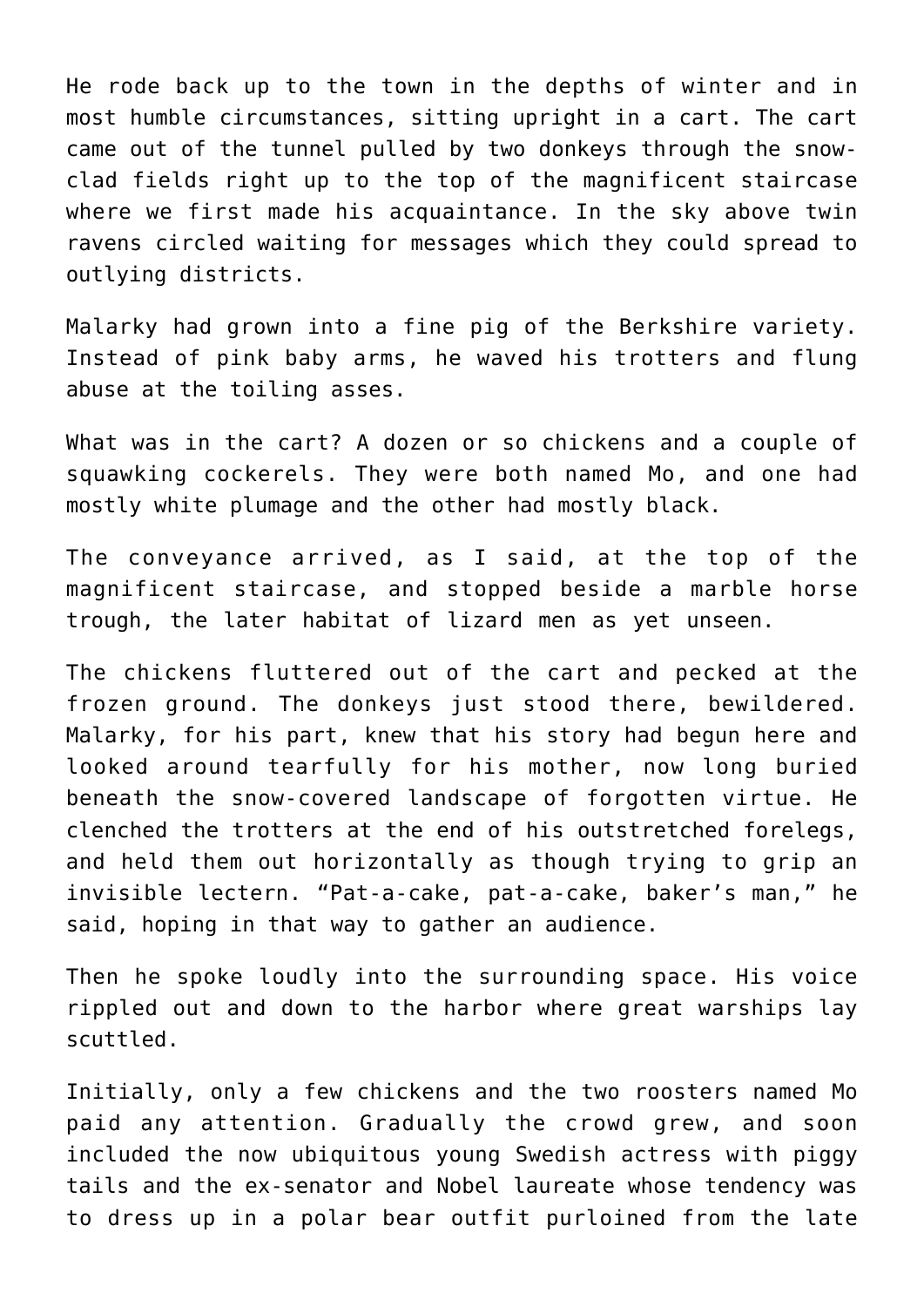Disney Business Model. The three mice, who had been blinded, made their way to the front of the gathering throng. The two donkeys paid no attention. They had heard and seen it all before, having read somewhere that there was no new thing under the sun. This wisdom they had discovered during the free time providentially allowed to them during their work assignments at the farm near Willingdon.

The ravens circled above, but could make neither beak nor feather of it. And so they could not spread the good news to the surrounding localities as they had been trained to do.

The site of this speech, which was also the site of his mother's failure to hold onto the perambulator, was not in those days as it is now. Most of you know it now as the site of a sanctuary whose roof was held up by twelve great caryatids of Floyd, and whose roof long ago fell into disrepair and then into ruination.

In time, of course, Malarky's speech became admired in those lands over The Big Water, since few could grasp its meaning. This pig spoke with the assistance of nothing but the notes that had been prepared for him to read. Animal looked to animal, chicken to pig, pig to chicken, the blinded mice at one another and at the ex-senator in the polar-bear suit. The young Swedish actress with piggy tails babbled about her stolen childhood. The two donkeys became more befuddled than even they imagined they could be, but by then they were not listening.

And so the words of Malarky, like those of Pericles, became legendary, remembered and much imitated wherever animals congregated. At the farm near Willingdon these words were even carved into the oaken lintel of the great entranceway above other words which suggested that work makes you free. The livestock races understood little, but the so-called human races, those that still eked a living beyond the flattened suburbs of the great cities failed to grasp any meaning at all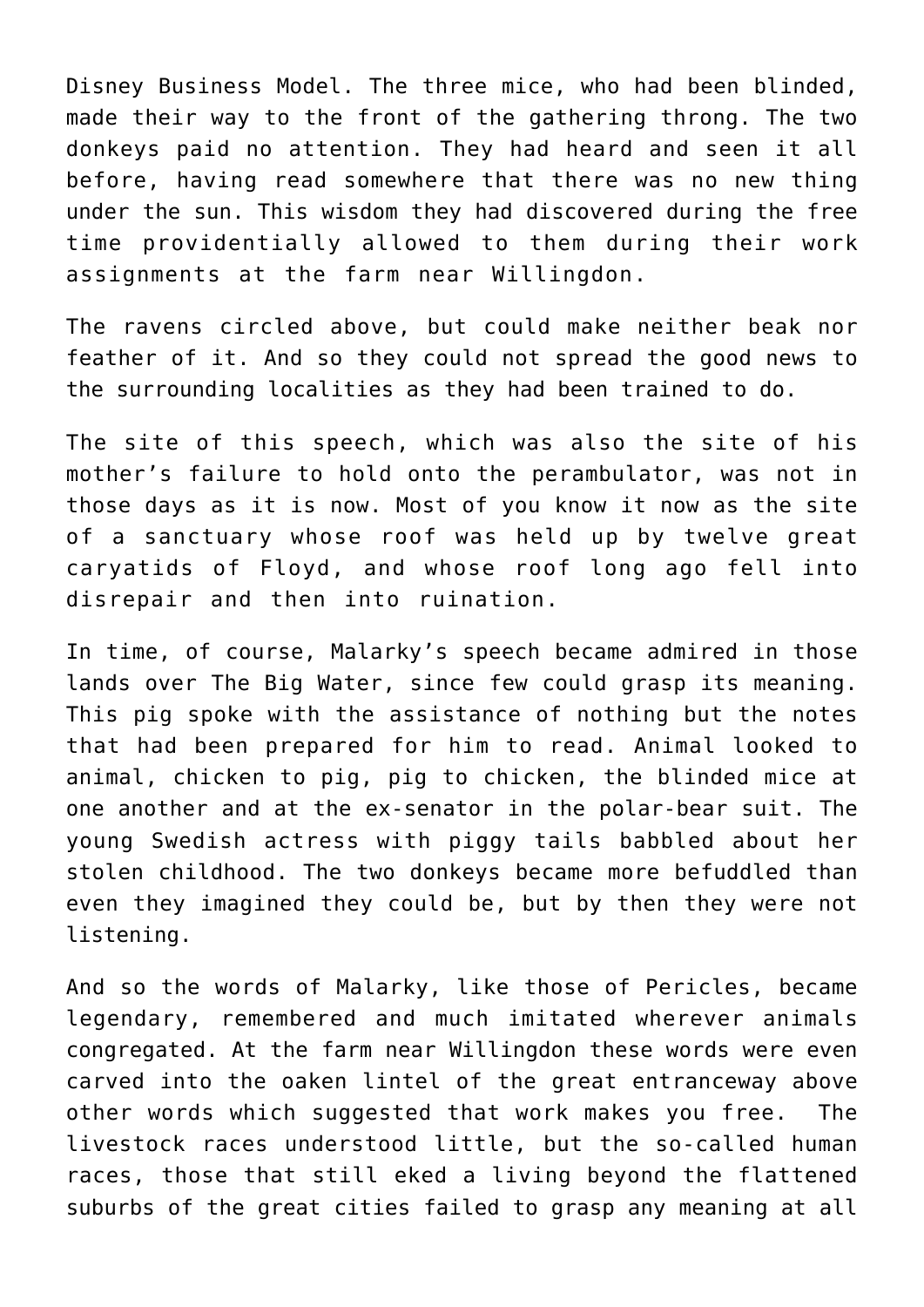from Malarky's words.

The two cockerel's named Mo had early on learnt how to peck at each other with their savage beaks. That is how they had understood the verses that had become their scripture. Their chicken folk also took to squabbling and covering their beaks with reassuringly well-fitted N95 masks, and so on.

And then it happened. Some of Malarky's words were understood as offensive to the two Mos. In fact, I can say with almost complete certainty that they could not have been actually *understood* in any normal sense, since only an advanced computer from the planet Trefflgum could have had such a capability; and these had not yet made their appearance on the Earth.

Be that as it may, the two Mos ceased temporarily their own struggle and strode towards the pig. They pecked riotously at his legs and trotters, and the upshot was that Malarky fell down, this time to his death, jolting down, bounce, bounce, bounce, one hundred steps down. His plump body traversed the intermediate landings, sped across the corniche, and splashed into the harbor. No one tried to fish him out, and although some pigs can now fly, they had not at this time learnt to swim.

A confederate of Malarky, one who cackled a lot in imitation of a hyena, tried to fill the place of the master orator, but she failed dismally to generate enthusiasm.

And so his first-known appearance on this Earth was a foretaste of his end, like a sea monster returning to the place of its hatching.

[Table of Contents](https://www.newenglishreview.org/)